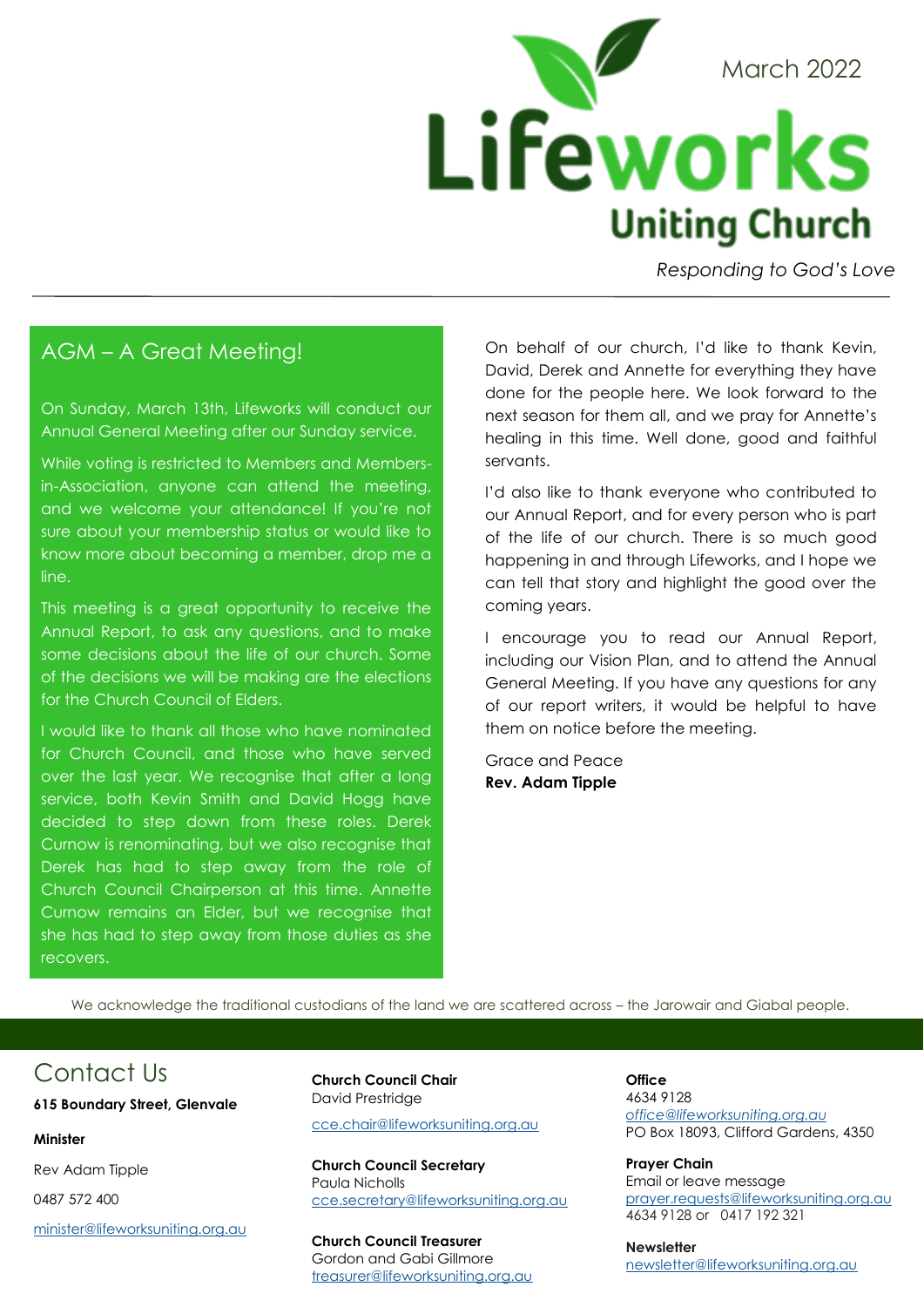#### Hope

The talk was frank; the doctors' news quite bleak.

On borrowed time, the scans now showed she'd been, since tumour-shrinking radiation left her brain so deeply scarred. An over-achiever then, on all accounts: fiercely protective, actively proud of children and their own young fry; passionate about the underdog, seeing needs beyond her own as though... as though her own were least of all; faithful in her private walk with God along a way so firmly trodden down the years, and clearly lit by scholarship and faith of generations gone before.

And yet, and yet mere weeks before the cardiologist's first fateful slash, she'd had some foresight of mortality so fragile, so confronting, that the fear of mortal consequence had planted seeds within, eliciting assurances from family and friends that doctors all performed these surgeries each day, and knew the ways to mitigate the dangers, how to boost the grip on life each patient held.

And so it came about, despite their skills, the doctors failed to overcome the threat. Her life, her very light, now faded into black. And then, the miracle! Hope sprang from the deep.

Fingers reached for pen and paper, with one strong message to us three: "Told you I was sick," her hand reminded us, as, amazed, we stood beside her, stunned, that from the depths of anguished shadows hope should ring out softly, like distant bells of village churches.

That New Year's Eve began a journey further into the field of hope, where joy now strolled and possibility at last now gleamed. So day by day the shadows inched away, like the journey from the wintry solstice towards the hopeful Spring, as Annette reminded us from time to time, her hand, no longer wavering but sure, of promise made her by the loving Lord: "Fear not, dear child; I'll give you strength. I've got this!



# Worship With Us

**Sunday Mornings** 9:00am

**Live-stream**

[Lifeworks YouTube channel](https://www.youtube.com/channel/UCcZJJJZ7xf5v-mpVP0_E-CA)



**[WEBSITE](https://lifeworksuniting.org.au/)** lifeworksuniting.org.au



# Other Activities

Keenagers mainly music Other interest groups Youth Group More details found on the [Lifeworks website](https://lifeworksuniting.org.au/)





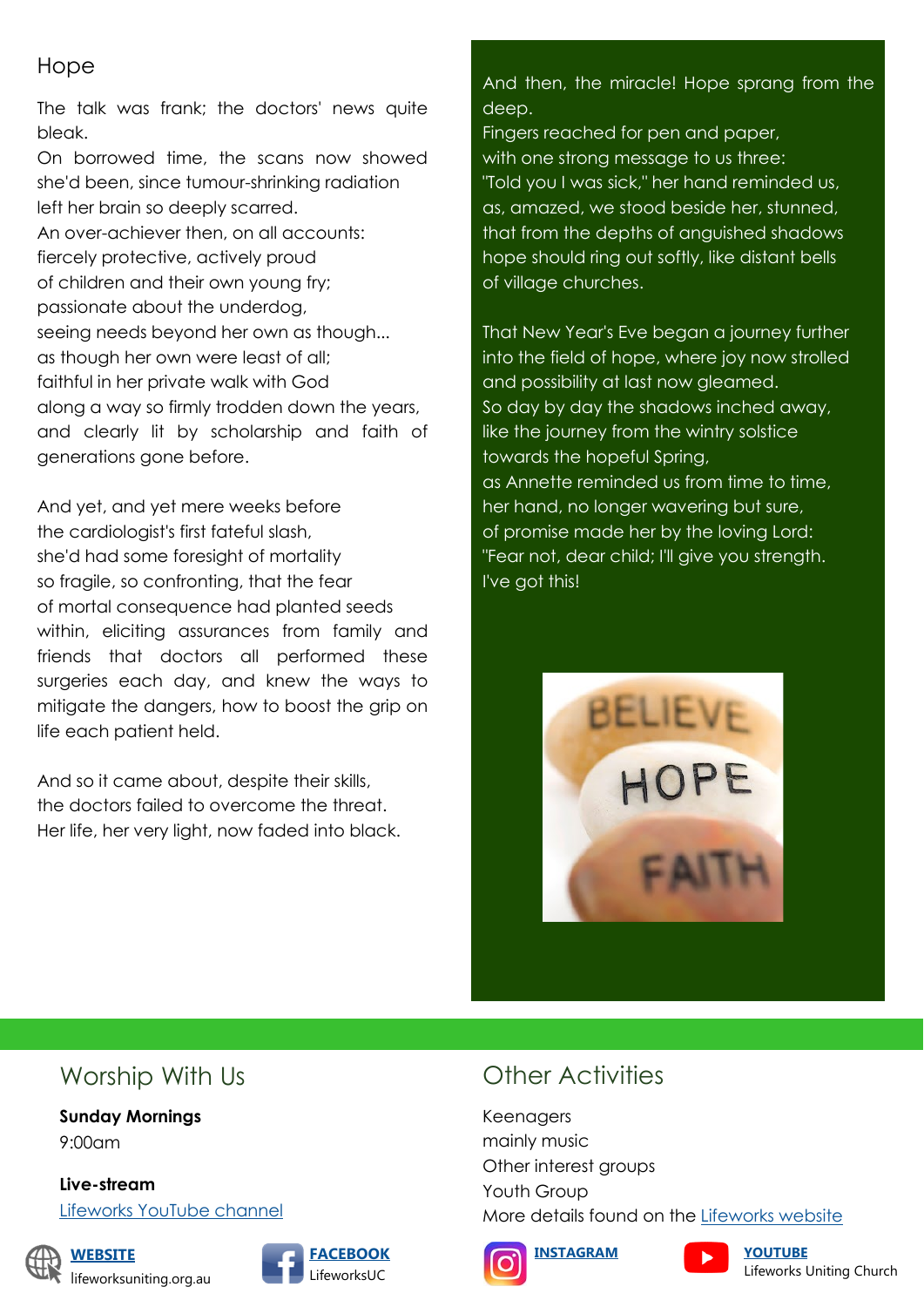# 2nd Offering for December

The December second offering at Lifeworks was committed as usual to the work of Everything in Common, an agency of the Uniting Church in Australia, which aims to connect Australian people to God's work in the wider world. The second offering was supplemented by sales of items from the EiC catalogue, amounting to more than \$1,700.

#### Where does the money go?

Depending on the choices you made (chickens, goat manure, water systems etc), the funds were allocated to points of need among the people of our Pacific and Asian neighbours. Other donations can be made, of course, by logging on the website: https://donate.unitingworld.org.au/ donate-now

Our February second offering was sent to assist the people of Tonga, whose lives were disrupted and whose islands were devastated by the colossal volcanic eruption and tsunami.

### \_EASTER 2022

Could you live more simply, so that others could simply live? Could you keep seven days of solidarity with our global neighbours?

These questions highlight Lent Event 2022. More information and ideas will be revealed in weekly bulletins on the screen at Lifeworks for Easter this year. Good Friday will occur on 15 April.

#### \_New Prayer Chain Coordinator

Daphne Hindmarsh is our new Prayer Chain Coordinator.

M: 0417 192 321

P: 07 4634 7809

E: [jh.hindmarsh@bigpond.com](mailto:jh.hindmarsh@bigpond.com)

#### **Lifecycle**

Due to wet weather last Sunday, Lifecycle has been rescheduled to Sunday, 6 March, 4pm at Lifeworks.

 $\mathcal{L}_\mathcal{L} = \{ \mathcal{L}_\mathcal{L} = \{ \mathcal{L}_\mathcal{L} = \{ \mathcal{L}_\mathcal{L} = \{ \mathcal{L}_\mathcal{L} = \{ \mathcal{L}_\mathcal{L} = \{ \mathcal{L}_\mathcal{L} = \{ \mathcal{L}_\mathcal{L} = \{ \mathcal{L}_\mathcal{L} = \{ \mathcal{L}_\mathcal{L} = \{ \mathcal{L}_\mathcal{L} = \{ \mathcal{L}_\mathcal{L} = \{ \mathcal{L}_\mathcal{L} = \{ \mathcal{L}_\mathcal{L} = \{ \mathcal{L}_\mathcal{$ 

## Prayer Points

Please pray for:

- Ellie Gloss and her family, as she is brought for baptism as part of our service on 6 March.
- For our NEXTGen service on 20 March, for the young people in our church to feel a sense of welcome and joy in their participation and leadership.
- For Annette Curnow as she continues her recovery.
- To give thanks for all our chaplains and for everyone else who has been working at hospitals and other health sites through COVID.
- Our Vision Plan, that we would be able to meet the commitments in this plan, and that we would grow in faith, love and strength as a congregation.
- For the retired ministers who are part of our congregation – Rev. John Case, Rev. Lynne Hindman and Rev. Ruth Harding. We thank God for their wisdom and gifts.
- Peace to break out in Ukraine. For a cessation of violence and bloodshed, and for forgiveness and understanding to grow and flourish.
- As we go through Lent, pray the Lord's prayer as a church together.